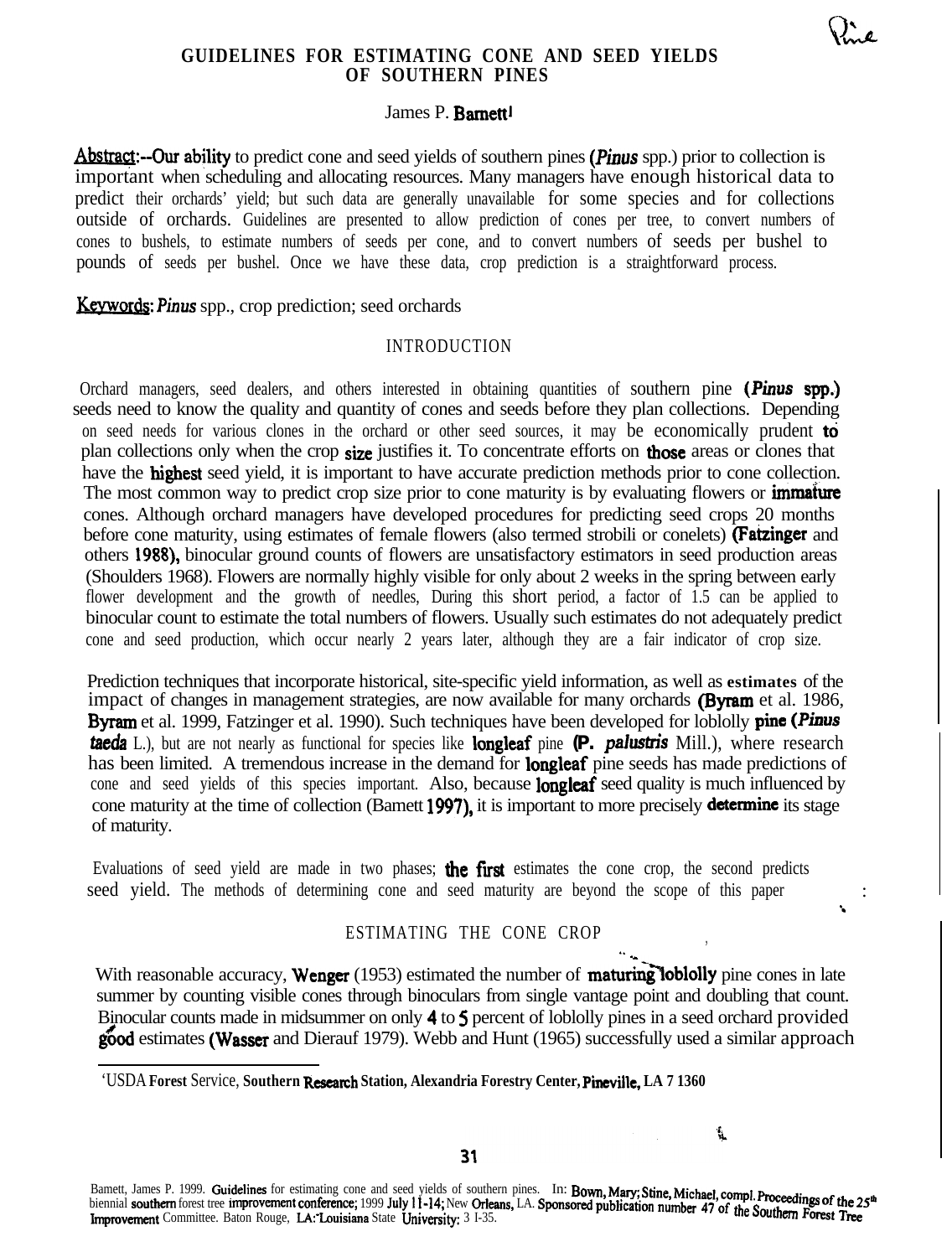$\overline{\mathcal{A}}$ 

to estimate cone crops in a slash pine (P. elliottii Engelm.) seed production area. Seidel (1970) successfully used a two-person counting system in a 40-year-old shortleaf pine (P. *cchinata* Mill.) seed production area. To facilitate estimates, the number of cones per tree should be determined for particular collections of interest, e.g., clones, stands, or species. The number of sound seeds per **cone may vary from** year to year (McLemore 1975), and it is advisable to estimate this number as well as the number of cones (Bramlett and Hutchinson 1964). Knowing the number of cones per bushel is important, because that is the measure normally used in market transactions.

Assumptions on the number of cones per bushel are needed to make projections,. and that number varies greatly within as **well** as between species. For example, ranges given for loblolly are 400 to 1,100, and for longleaf 60 to 120 per bushel (USDA Forest Service 1948). A study conducted in Louisiana describes a quick way to estimate the number of cones in a bushel using a small sample (McLemore 1972).

Various sizes of fresh, unopened loblolly, **longleaf**, slash, and shortleaf pine cones were selected. The number of cones per bushel was measured using a specially constructed box with the inside dimensions of 12.9 inches on edge (a common Winchester bushel, the U.S. standard, contains 2.150.4 cubic inches or 35,239 cubic centimeters). The volume of cones, in each bushel was determined by water displacement. Despite wide ranges in cone size among the samples, the cubic volume of cones did not vary greatly among species. Of the 35,239 cc in a bushel, only 18,000 to 20,000 cc were occupied by cones (table 1). Although differences were small, loblolly consistently had less volume per bushel than the other species, probably because the spininess of its cones allows looser compaction.

To determine the number of cones per bushel, therefore, a collector should determine the average volume of several samples to the nearest cc (or  $0.1$  cc when measuring **shortleaf)** by immersing them in a graduated cylinder. The average. per cone, in cc, can then be divided into 18,162 for loblolly and 19,608 for the other species. For example, if **longleaf** cones average 300 cc each, then 19,608 divided by 300 equals 65 cones per bushel. From the variability of sizes encountered in the study, it is estimated that about 60 cones from a single species will yield an average with an error of no more than 5 percent (McLemore 1972).

| Pine<br><b>Species</b> | $#$ Cones'<br>per bushel | Volumes of cones<br>Per bushel (cc) | Average volume<br>per cone (cc) |  |
|------------------------|--------------------------|-------------------------------------|---------------------------------|--|
| Longleaf               | 24-95                    | 19,164-20,071                       | 204-590                         |  |
|                        |                          | av. 19,452                          |                                 |  |
| Slash                  | 120-200                  | 17,747-20,582                       | 98-172                          |  |
|                        |                          | av. 19,490                          |                                 |  |
| Loblolly               | 254-503                  | 17,775-18,512                       | $36 - 72$                       |  |
|                        |                          | av. 18,162                          |                                 |  |
| Shortleaf              | 1,320-2,102              | 19,447-20,156                       | $9.5 - 15.0$                    |  |
|                        |                          | av. 19,877                          |                                 |  |

Table 1. Ranges in cones per bushel and cone volumes (from McLemore 1972).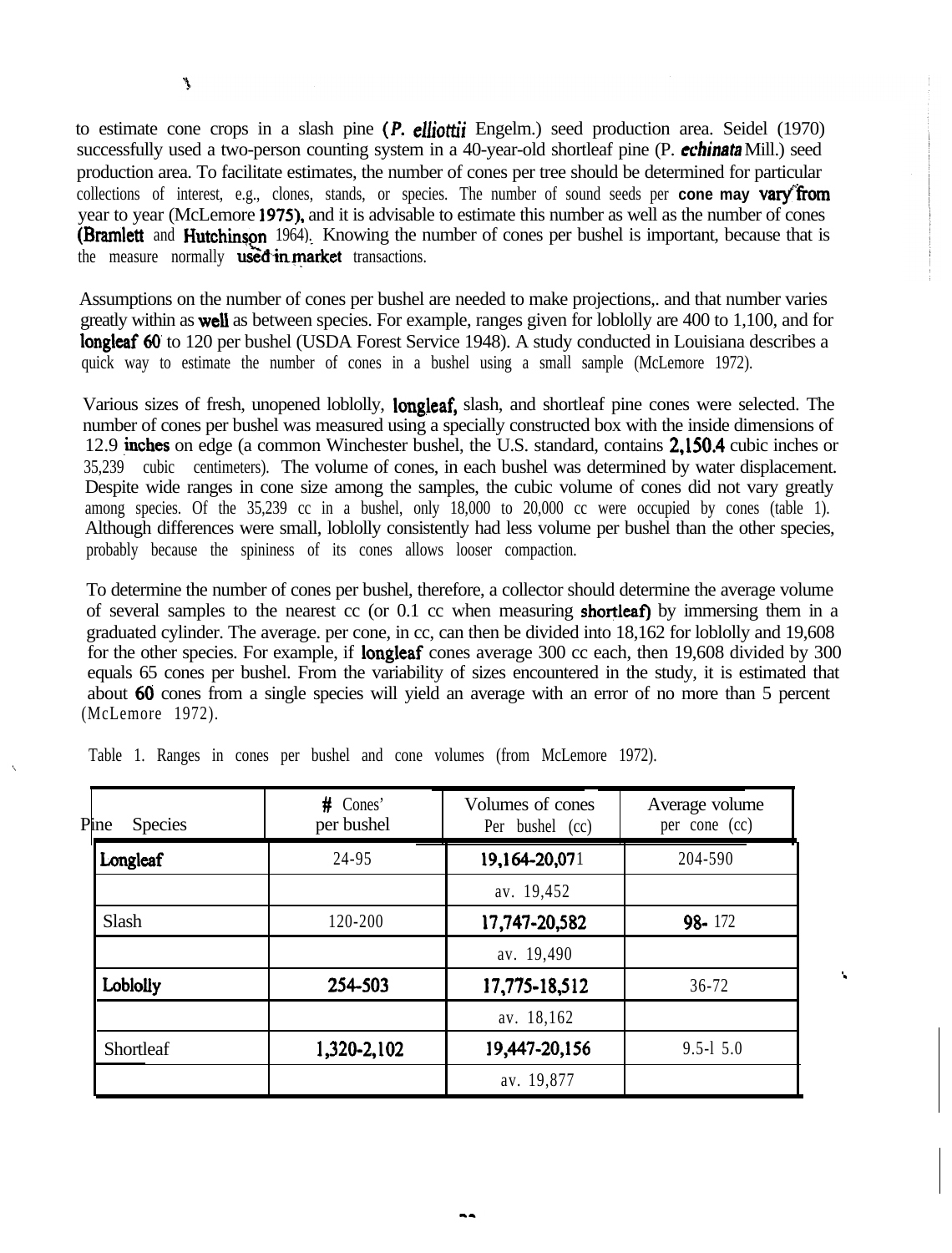#### ESTIMATING SEEDS PER CONE

Formulae have been developed to estimate seed yields of **southern** pine cones from the number of full Or sound seeds severed when slicing cones longitudinally with a sharp knife (fig. 1) (McLemore 1962, **Bramlett** and Hutchinson 1964). If the number of cones per bushel and seeds per pound are **known**, the



Figure 1. Longleaf pine cone positioned for cutting.

formulae will compute seed yields per bushel of cones.

The sampling of cones for cutting tests should not be started earlier than about 45 days prior to cone collection, when the seeds are fully developed and coats are hardened. Green cones are preferred, however, because ripe cones tend to split, even when the knife is sharp. Immediately following collection, cones are cut longitudinally and the number of dissected (exposed) sound seeds on the cut surface are recorded. A seed is counted as exposed when enough of the coat is cut away for the white megagametophyte (endosperm) to be visible(fig. 2). Both halves of the cone should be examined to determine the number of seeds exposed, as not all cut seeds are visible on one half of the cone.

A regression in the form of  $Y = a + bX$  is appropriate for predicting sound seeds per cone (Y) from the number of exposed seeds  $(X)$ . The formulae developed by McLemore (1962) and **Bramlett** and Hutchinson (1964) for the major southern species are:

- (1) longleafpine,  $Y = 11.18 + 6.02X$
- (2) loblolly pine,  $Y = 18.06 + 6.52X$
- (3) slash pine,  $Y = 4.93 + 7.49X$
- (4) shortleaf,  $Y = 2.36 + 4.84X$ .

The regressions were developed with cones having little visible insect damage. So, an estimate of seed loss due to insect injury is needed to reflect this impact. Fatzinger et al. (1980) have documented approaches to estimate losses due to insects through standard methods.  $\frac{1}{1000}$  insects through standard methods.



cone.

. --. \_ -.

### ESTlMATING CROP YIELDS

For greatest accuracy in estimating seed yields, the number of seeds per pound should be known. Averages listed in the Seeds of Woody Plants in the United States (U.S.Department of Agriculture 1974) are 13,500 for slash, 4,900 for longleaf, 46,300 for shortleaf, and 18,200 for loblolly pine. An average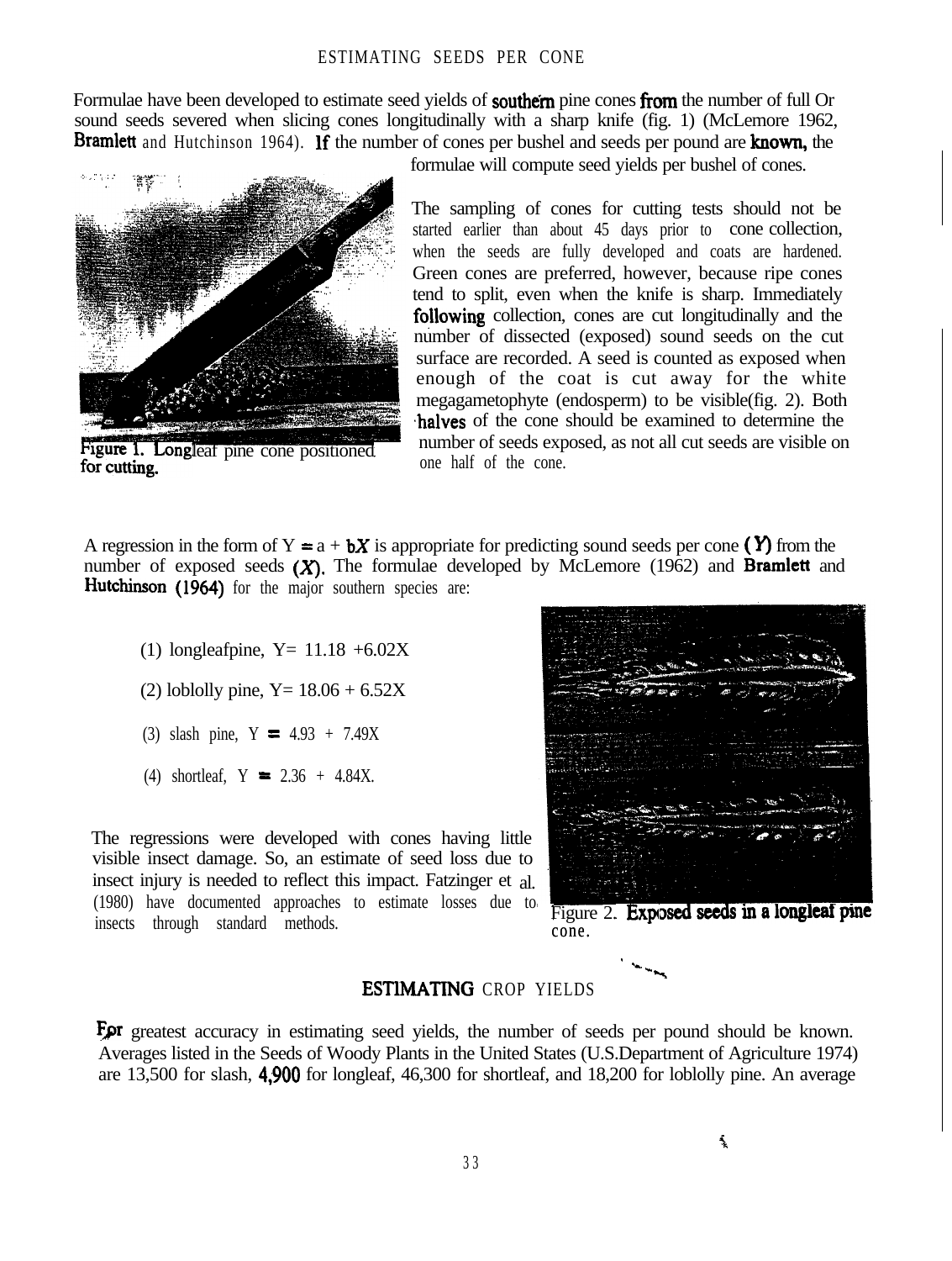derived from local experience may be better, since numbers per pound for orchard lots may be considerably different from those listed. However, seed sizes do not vary as much as numbers of seeds per cone or cones per bushel (McLemore 1972). ..'.

Once the prediction information on cone and seed data is determined, it is a straightforward process to scale-up the estimates **of** seed production. The numbers of cones per tree are converted to bushels per tree. Cone, cutting tests then **allow** estimating seeds per cone, and numbers of seeds per bushel are converted to pounds of seeds per bushel. The total number of bushels can be projected by numbers of trees in the collection area.

## CONCLUSIONS

Seed crops of southern pines vary **from** year to year due to environmental and biotic influences. Many orchards have historical, site-specific information that aids in the prediction of seed crops. The procedures described in this paper are useful for the many situations where such data are unavailable. Numbers of cones per tree can be estimated by doubling binocular cone counts during the summer prior to fall harvest. Accurate estimates of cones per bushel can be made by determining volume of samples by water displacement. Seeds per cone are predicted by counting cut seeds in cones sliced longitudinally and applying these numbers to regression formulae. To complete the predictions of seed production, numbers of seeds per cone are needed. Averages from the Seeds of Woody Plants (U.S. Department of Agriculture 1974) can be used, or averages derived from local experience can be applied. Use of this process provides a good estimate of southern pine cone and seed production.

### .LITERATURE CITED

- Bamett, J.P. 1997. Improving the quality of longleaf pine seeds from orchards. In: Proceedings, 24th Biennial Southern Forest Tree Improvement Conference, June 9-12, 1997, Orlando, FL. Southern Forest Tree Improvement Sponsored Publication 46. University of Florida, School of Forest Resources and Conservation: 124-132.
- Bramlett, D.L. and J.G. Hutchinson. 1964. Estimating sound seed per cone in shortleaf pine. Res. Note SE-18 Asheville, NC: U.S. Department of Agriculture, Forest Service, Southeastern Forest Experiment Station. 4 p.
- Byram, T.D., W.J. Lowe, and J.A. McGriff. 1986. Clonal and annual variation in cone production in loblolly pine seed orchards. Forest Science 32: **1067-** 1073.
- Byram, T.D., J.W. Richardson, and W.J. Lowe. 1999. Predicting seed yields from loblolly pine seed orchards: a simulation approach using **TImpSim.** Southern Journal of Applied Forestry 23: 117-123.
- Fatzinger, C.W., G.D. Hertel, E.P. Merkel, W.D. Pepper, and R.S. Cameron. 1980. Identification and equential occurrence of mortality factors affecting seed yields of southern pine seed orchards. Research Paper SE-2 16. Asheville, NC: U.S. Department of Agriculture, Forest Service, Southeastern Forest Experiment Station. 43 p.
- Fatzinger, C.W., H.D. Muse, T. Miller, and H.T. Bhattacharyya. 1988. Estimating cone and seed production and monitoring pest damage in southern pine seed orchards. Res. Pap. SE-271. Asheville, NC: U.S. Department of Agriculture, Forest Service, Southeastern Forest Experiment Station. 30 p.
- Fatzinger, C.W., H.D. Muse, T. Miller, and H.T. Bhattacharyya. 1990. Survey and pest monitoring system for southern pine seed orchards. Southern Journal of Applied Forestry 14: 147-154.
- McLemore, B.F. 1962. Predicting seed yields of southern pine cones. Journal of Forestry 60: 639-641.

McLemore, B.F. 1972. Determining numbers of southern pine cones per bushel. Journal of Forestry 70: